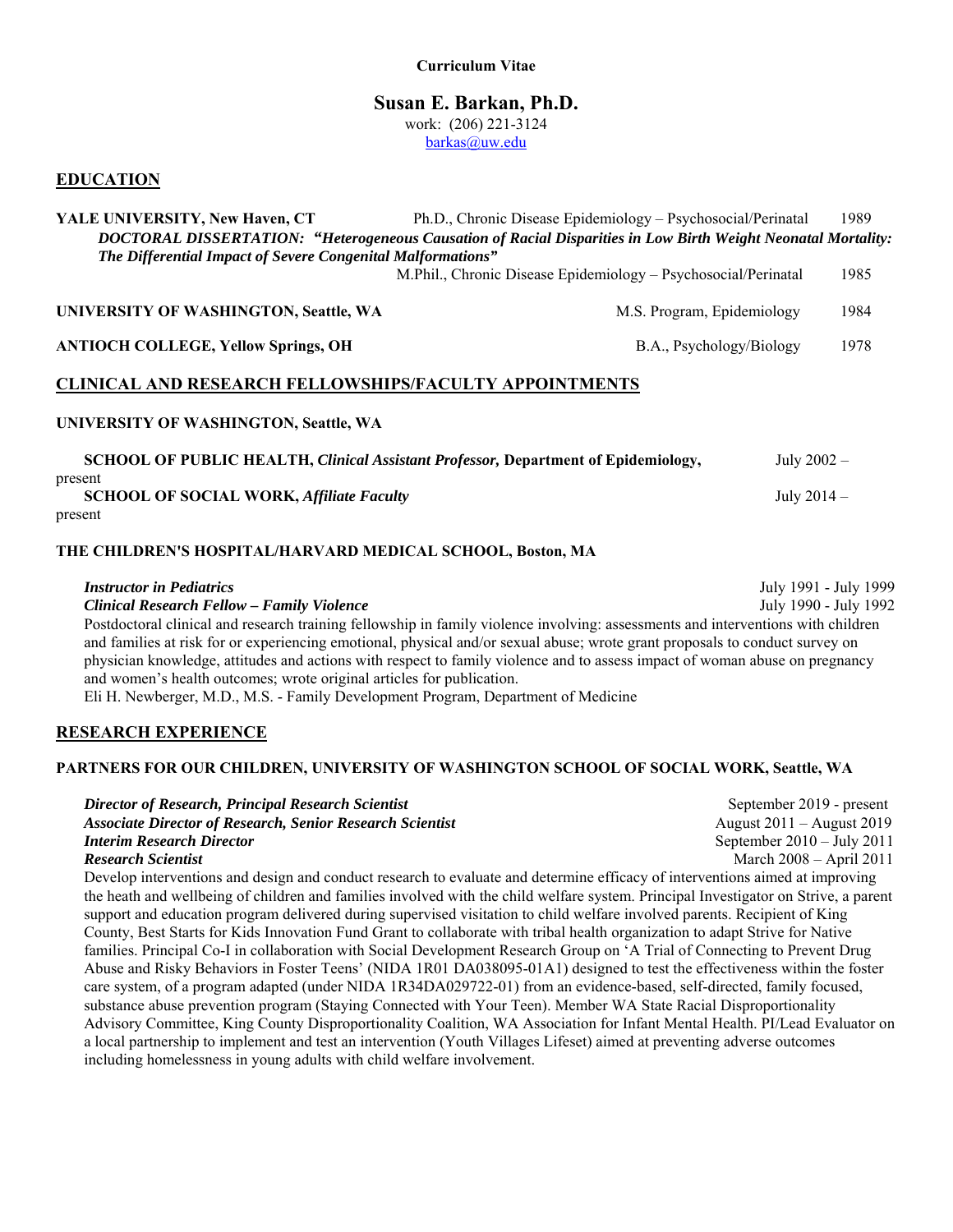#### **Curriculum Vitae page 2**

## **PUBLIC HEALTH-SEATTLE & KING COUNTY, Epidemiology, Planning, and Evaluation, Seattle, WA**

#### **Parent/Child Health Epidemiologist** January 2001 – March 2008

In collaboration with local early learning advocates, secured funding for: U.S. Dept. of Education (2007-2010; 2003-2006), Seattle Early Reading First grants (\$4million/\$400K evaluation; \$3million/\$450K evaluation;) and Child Care Bureau (2001) Early Learning Opportunities Act (\$1,000,000, evaluation: \$140K) to enhance early learning and development. Lead evaluator, responsible for program evaluation involving both quantitative and qualitative data collection methodologies. Responsible for monitoring, analysis and reporting on local trends in adolescent birth, pregnancy, risk factors for adverse pregnancy outcomes and disparities in fetal and infant mortality. Lead evaluator of school-based health center evaluation, provide technical assistance to community-based organizations, and identify strategies to eliminate disparities in infant morbidity and mortality.

# **PUBLIC HEALTH-SEATTLE & KING COUNTY, HIV/AIDS Epidemiology Program, Seattle, WA**

#### **HIV Testing Survey (HITS-2000), Principal Investigator:** January 2000 – January 2001

Successfully acquired funding from CDC (\$102,152) to conduct HITS-2000 in Seattle-King County in conjunction with seven other municipalities nationwide. HITS-2000 is an anonymous, cross-sectional, multi-site study designed to determine the extent to which policies regarding HIV reporting influence high risk individuals' decisions to seek or defer testing for HIV. Responsible for all aspects of study implementation including training and supervision of study staff, quality assurance, tracking progress, reports to funding agency and local analyses.

#### **HIV/AIDS Surveillance Coordinator:** July 1997 - January 2001

Coordinate, maintain, improve and analyze King County HIV and AIDS surveillance data, including preparing annual HIV/AIDS Epidemiology Profile for Community Planning, and conducting other analyses and reporting for the purposes of monitoring the epidemic and providing data to assist community HIV/AIDS prevention and care services groups with care and prevention planning. Member of Seattle EMA HIV/AIDS Planning Council and Prevention and Membership Committees. Participant in 1999-2000 and 2001-2002 Prevention Prioritization Committee charged with determination of priority allocation categories for CDC prevention funds. Responsible for implementation and supervision of Epidemiologist I conducting mortality study evaluating factors associated with trends in AIDS deaths in King County, conducted analyses, presented study findings at national meetings and published in peer-reviewed journal.

#### **Tie Study:** July 2000 - January 2001

Responsible for implementation of a case-control study to explore Hepatitis C (HCV) transmission within social networks of injection drug users (IDUs).

## **NEW ENGLAND RESEARCH INSTITUTES, Watertown, MA**

#### *Senior Research Scientist* April 1992 - July 1997

Responsible for conducting NIH and CDC-funded research studies (detailed below), writing peer reviewed manuscripts for publication (detailed in bibliography), developing research ideas and submitting grant applications to NIH, CDC, and foundations on a variety of topics including: the development and evaluation of educational media packages family violence, HIV testing and pregnancy, and Fetal Alcohol Syndrome.

#### **Statistical and Clinical Coordinating Center, Co-Principal Investigator April 1993** - July 1997 **Women's Interagency HIV Study (WIHS), Project Director**

Coordinated successful submission to NIAID (\$14,000,000 for 5 years) for funding for statistical and clinical coordinating center of 3 studies of HIV in women (WITS, WIHS, HERS), Co-PI of Coordinating Center and as Project Director of the WIHS. As Project Director for the WIHS was responsible for training, coordination, and standardization of study implementation from design through analysis phase of NIH-funded multi-center (23 sites) study of the predictors and correlates of HIV disease progression in U.S. women (2054 HIV+, 568 HIV-). Coordinated the development and ongoing support of a National Community Advisory Board for the study comprised of HIV seropositive women. Developed and implemented quality assurance monitoring to assure adherence to study protocols. Supervised team of 12 full time staff, responsible for communications with approximately 200 investigators, clinical, laboratory, data management and administrative staff nationwide.

*Epidemiologist* July 1997 – March 2008

**Susan E. Barkan**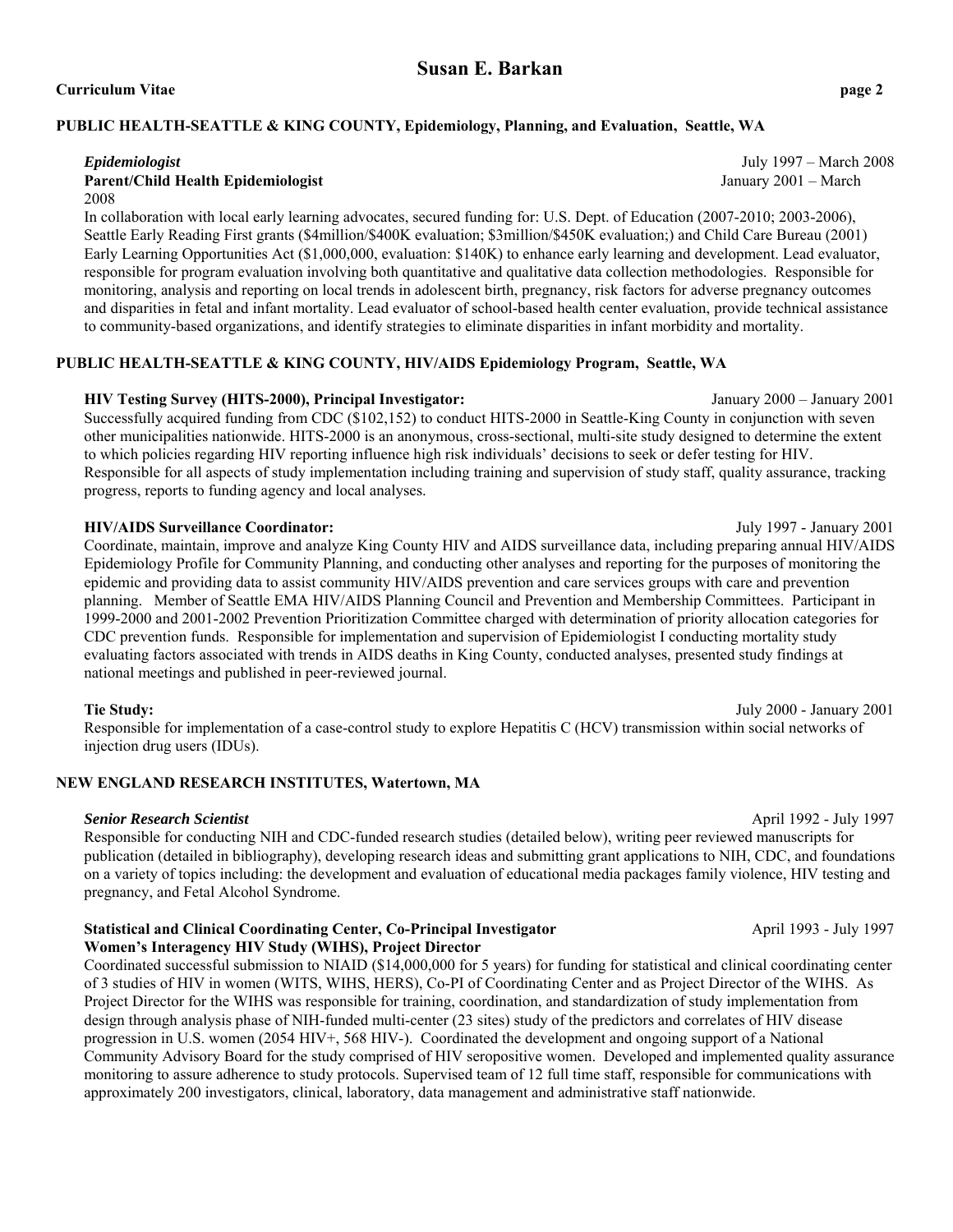#### **Curriculum Vitae page 3**

#### **HIV Testing and Pregnancy: A Media Package, Principal Investigator** September 1995 - April 1996

Secured funding for Phase I of CDC grant to develop educational media on the issue of HIV testing during pregnancy which included one videotape and brochure for women who are pregnant or considering pregnancy and one tape and manual for their health care providers to help women to make an informed decision regarding whether or not to be tested. Conducted focus groups with pregnant women, HIV seropositive women, and prenatal health care providers to get input on content and approach of video and manual and directed and produced pilot video prototype, conducted focus groups to evaluate video prototype.

#### **HIV Epidemiology Research Study (HERS), Project Director <b>April 1992** - January

1994

Responsible for Data Coordinating Center for CDC-funded multi-site study of the natural history of HIV disease progression in women. This included development, training, coordination and oversight of all start-up phase activities. Supervised coordinating center staff in the development of pilot instruments and protocols, trained field staff for pilot, provided oversight and implemented pilot study. Analyzed pilot results and modified study instruments for full study, trained field staff for full study, provided oversight and quality assurance monitoring via site visits, developed follow-up study instruments and protocols.

#### **BETH ISRAEL HOSPITAL, Boston, MA**

## *Epidemiologist/Research Associate* July 1991 - June 1992

Collaborated and coordinated research activities of a group of researchers examining trends in disparities in infant mortality, the reproductive rights of women, and emerging conflicts in maternal and child health policy. Conducted independent research, wrote original manuscripts for publication, generated grant applications. Designed research protocols and analytic strategies. Paul Wise, M.D., M.P.H. - Program for Reproductive and Infant Health Policy, OB/GYN Department

## **EDUCATIONAL DEVELOPMENT CENTER, Newton, MA**

#### *Senior Researcher* October 1990 - November 1991

Collaborated in the design, piloting and execution of a multi-site qualitative study of the intersection of family violence with the healthcare sector conducted in five communities throughout the U.S. Conducted intensive, in-person interviews, summarized field notes, analyzed data, generated testable hypotheses and wrote sections of final report to funding agency, the Robert Wood Johnson Foundation

# **HARVARD UNIVERSITY, Boston, MA**

# *Research Coordinator/Analyst* 1988 - 1991

Analyzed, managed and coordinated multi-state collaborative infant mortality review data bases to assess trends and racial disparities in infant mortality focusing on differential risk status and gaps in the delivery, utilization and efficacy of health services.

Paul Wise, M.D., M.P.H. - Division of Health Policy Research and Education, School of Public Health

## *Research Consultant in Epidemiology* 1988

Developed questionnaire for the National Center for Health Statistics' 1990 Longitudinal Follow-Up Survey to assess the health, development and behavior of children, utilization of health services and public programs, content of pediatric care, barriers to care, postpartum stress, maternal depression, maternal health behaviors, nutrition, poverty, employment and health insurance status.

Milton Kotelchuck, Ph.D., M.P.H. - Division of Health Policy Research and Education, School of Public Health

## **YALE UNIVERSITY, New Haven, CT**

## *Programmer Analyst Consultant* 1987

Analyzed and managed data for a study of compliance behavior in diabetic children. John Leventhal, M.D. - Department of Pediatrics, School of Medicine

## *Biostatistical Consultant* 1986 - 1987

Provided biostatistical consultation, analyzed and managed database for a study of illness education and compliance behavior in schizophrenic adults. Denny Jewart, Ph.D. - Dept. of Psychiatry, School of Medicine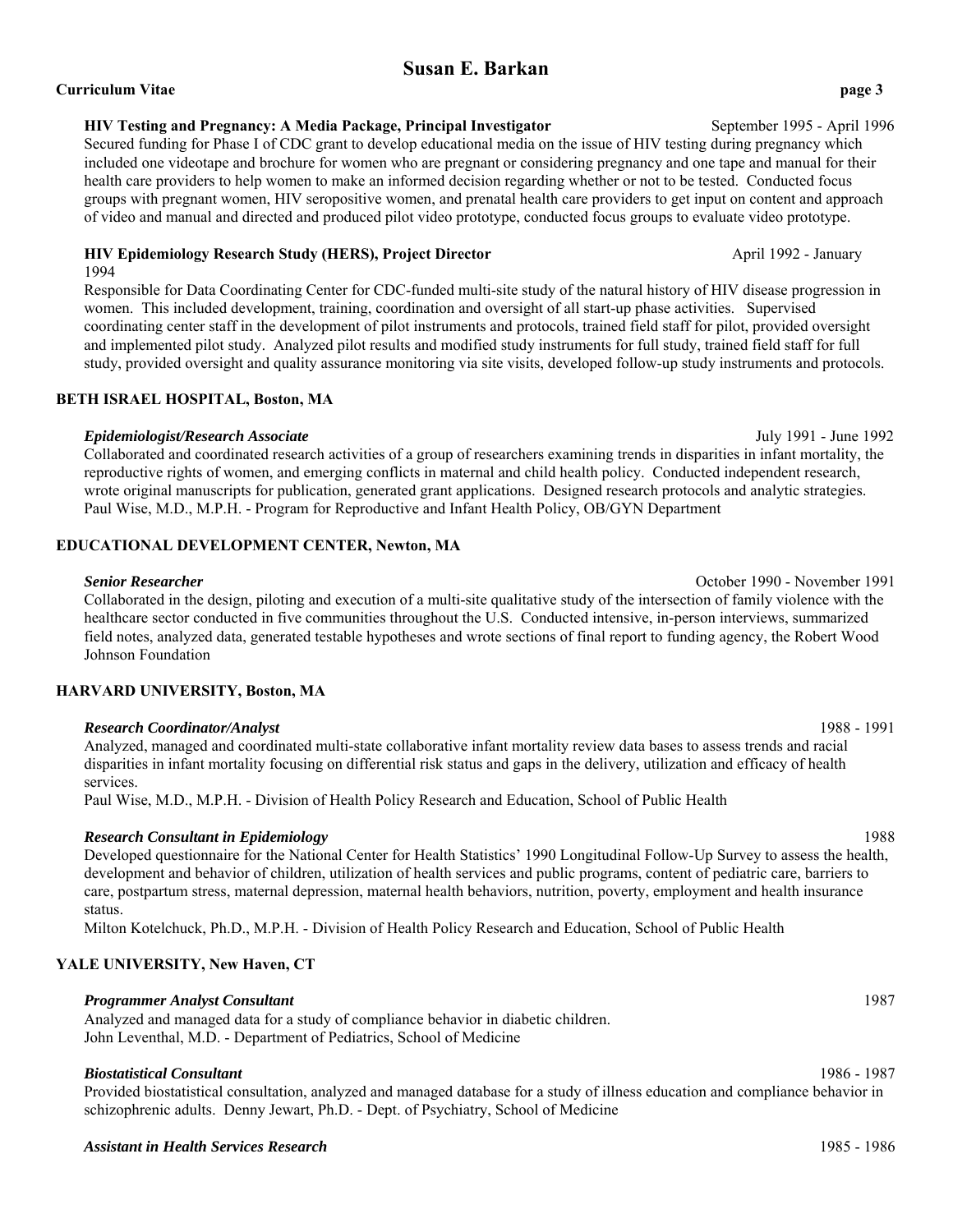Evaluated effectiveness of state program which provided prenatal and infant care to low income women and children. Lorraine V. Klerman, Dr.P.H. - Department of Epidemiology and Public Health, School of Medicine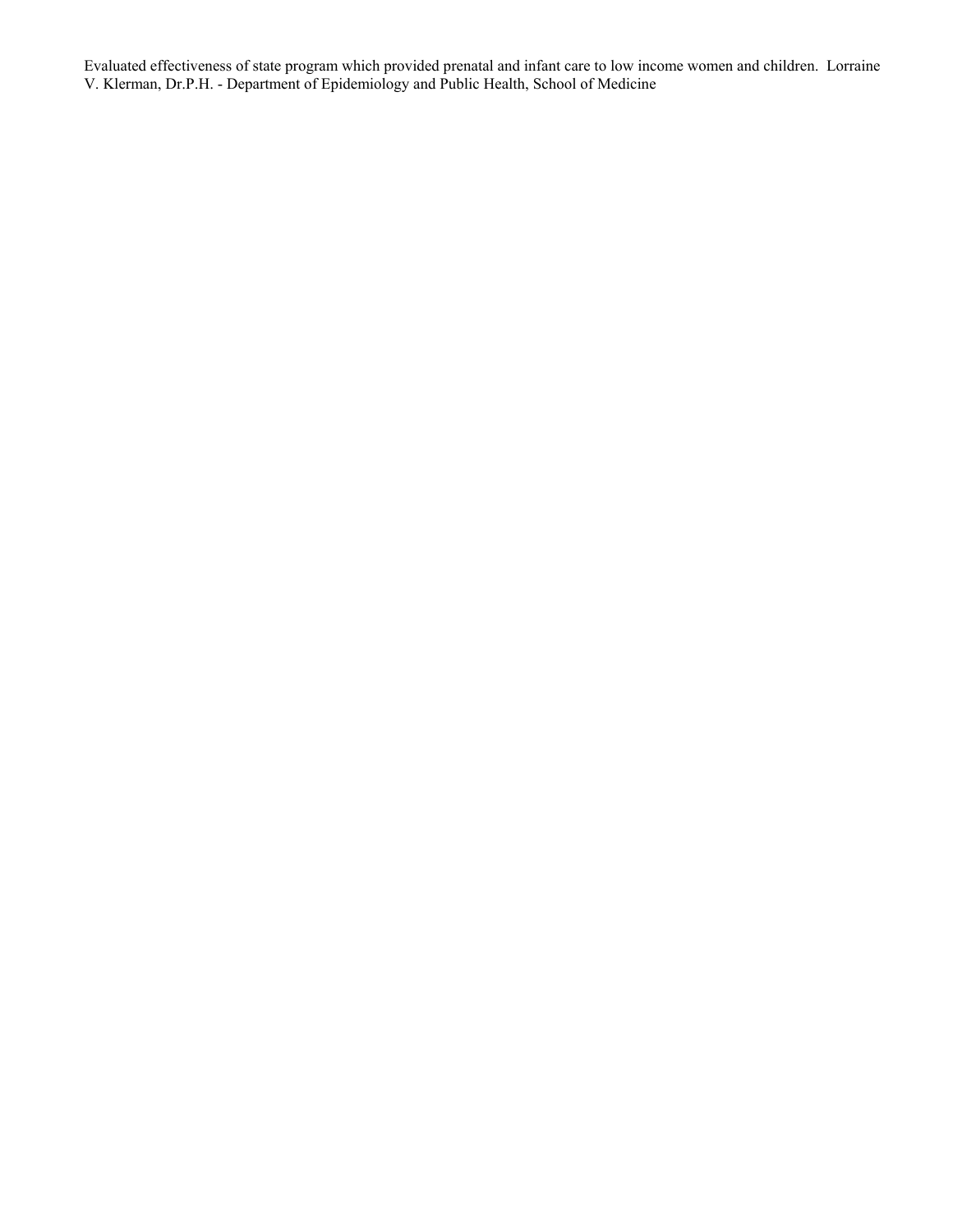| <b>Susan E. Barkan</b>                                                                                                                                                                                                                                                                                           |                          |
|------------------------------------------------------------------------------------------------------------------------------------------------------------------------------------------------------------------------------------------------------------------------------------------------------------------|--------------------------|
| <b>Curriculum Vitae</b>                                                                                                                                                                                                                                                                                          | page 4                   |
| UNIVERSITY OF WASHINGTON, Seattle, WA<br><b>Research Assistant in Epidemiology</b><br>Collected and coded data on nutritional and familial factors as they relate to low birth weight and prematurity.<br>Ruth Little, Dr.Sc. - Alcohol and Drug Abuse Institute, School of Public Health and Community Medicine | 1984                     |
| <b>TEACHING EXPERIENCE</b>                                                                                                                                                                                                                                                                                       |                          |
| EPI SCHOLARS PROGRAM, PUBLIC HEALTH SEATTLE & KING COUNTY, Seattle WA<br><i>Instructor</i><br>Social Epidemiology Workshop                                                                                                                                                                                       | Summer 2012-2017         |
| SEATTLE MIDWIFERY SCHOOL, Seattle, WA<br><i>Instructor</i><br>Perinatal Epidemiology I & II                                                                                                                                                                                                                      | Spring 2001, Summer 2001 |
| YALE UNIVERSITY, New Haven, CT<br><b>Teaching Assistant</b><br>Introduction to Epidemiologic Methods, Measurement Issues in Epidemiology<br>W. Douglas Thompson, Ph.D. - Department of Epidemiology and Public Health, School of Medicine                                                                        | 1986 - 1987              |
| UNIVERSITY OF WASHINGTON, Seattle, WA<br><b>Teaching Assistant</b><br>1984<br>Introduction to Biostatistics.<br>Nancy Tempkin, Ph.D. - Department of Biostatistics, School of Public Health and Community Medicine.                                                                                              | Spring                   |
| <b>ADDITIONAL EXPERIENCE</b>                                                                                                                                                                                                                                                                                     |                          |
| LUTHERAN FAMILY SEVICES OF WASHINGTON, Seattle, WA<br>1983<br><b>Counselor:</b> Coordinated and conducted activities in residential treatment program for<br>emotionally disturbed adolescents.                                                                                                                  |                          |
| CBH SHELTER FOR BATTERED WOMEN, Seattle, WA<br>$-1982$<br>Counselor/Program Director: Developed programs and provided advocacy and counseling through individual and group<br>sessions with women and children.                                                                                                  | 1980                     |
| JOHNS HOPKINS UNIVERSITY SCHOOL OF MEDICINE                                                                                                                                                                                                                                                                      | Mar-                     |

#### Aug 1977

#### **Department of Pharmacology and Experimental Therapeutics**

*Research Intern:* Conducted laboratory experiments on neurotransmitters (angiotensin peptide receptors) in mouse brain to explore possible biochemical basis of acute hypertensive crisis. Solomon Snyder, MD, DSc; James P. Bennett, MD, PhD

#### **ANTIOCH COLLEGE DAY CARE CENTER, Yellow Springs, Ohio**

#### 1977 - 1978

*Teacher:* Provided childcare in infant and toddler day care center with children 0-3 years of age.

#### **CONSTANCE BULTMAN WILSON CENTER, Faribeault, MN** 1976

*Counselor/Intern:* Residential treatment program for emotionally disturbed adolescents.

## **AWARDS**

| Winning Victories for Humanity Award – Antioch College                            | July 2018    |
|-----------------------------------------------------------------------------------|--------------|
| Enhancing the Field Award - King County, Public Health – Seattle & King County    | May 17, 2006 |
| National Clinical Research Service Award - National Institute of Mental Health    | 1990 - 1992  |
| National Research Service Award Traineeship - National Institute of Mental Health | 1984 - 1989  |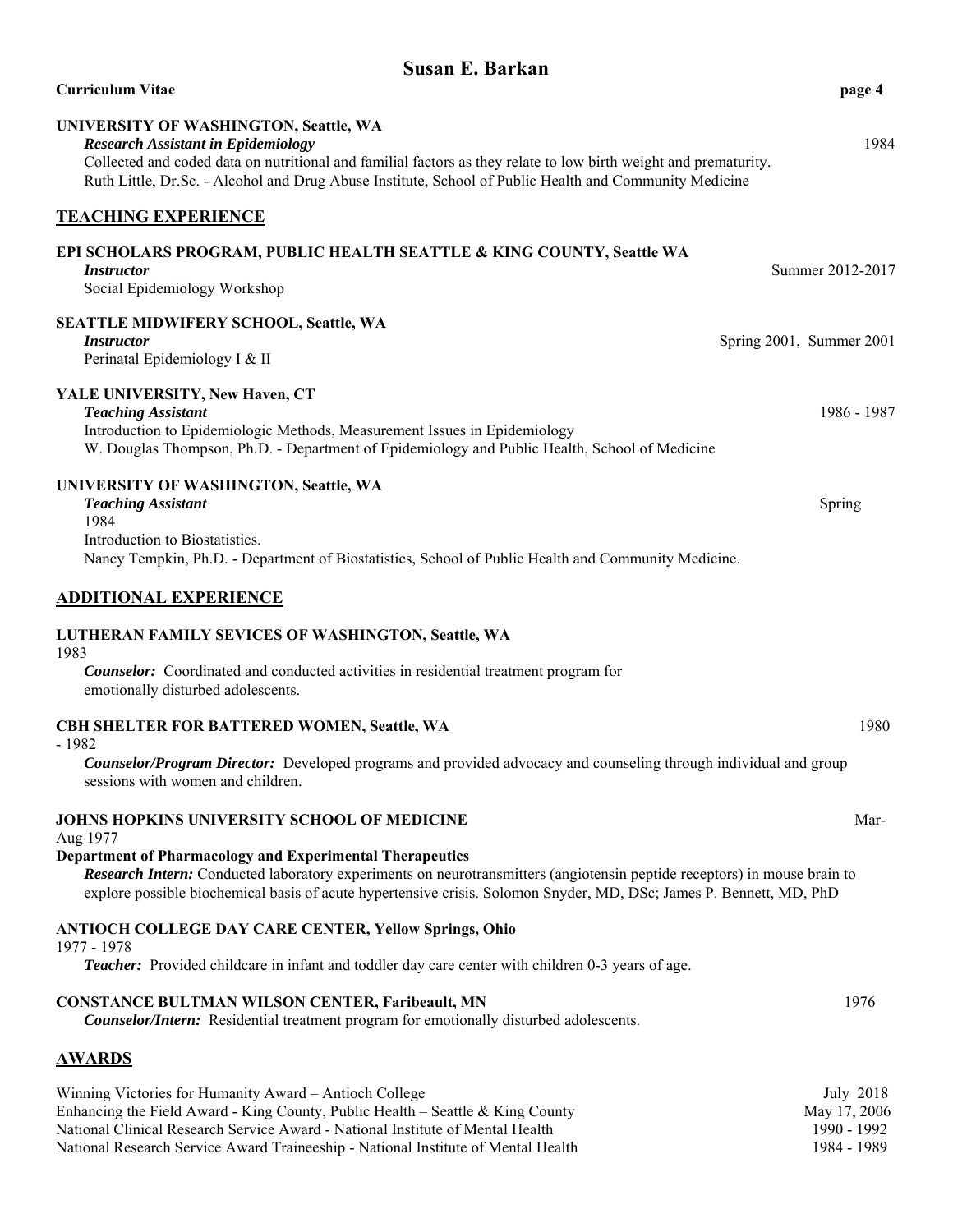# **Curriculum Vitae page 5**

# **BIBLIOGRAPHY**

## **Publications:**

Orlando LJ, **Barkan SE,** Brennan K. Creating an Evidence Informed Intervention to Enhance the Quality of Supervised Parent Child Visits. Children and Youth Services Review 2019; 105: (104429). https://doi.org/10.1016/j.childyouth.2019.104429

Salazar, AM, Haggerty, KP, **Barkan SE**, Peterson R, Furlong ME, Eunsaem, K, Cole JJ, Colito JM. Supporting Relationship Building in Foster Families Caring for LGBTQ+ Teens: Development of a Self-Guided Curriculum Module. *Sexuality Research & Social Policy* 2019; published online 13 March 2019. https://doi.org/10.1007/s13178-019-00387-z

Salazar, AM, McCowan KJ, Cole JJ, Skinner ML, Noell BR, Colito JM, Haggerty KP, **Barkan SE**. Developing relationship building tools for foster families caring for teens who are LGBTQ2S. *Child Welfare* 2018; 96: 75-97.

Haggerty KP, **Barkan SE**, Skinner M, Packard B, Cole J. Feasibility of substance abuse prevention in foster care settings: Findings for a pilot of *Connecting*, a program for foster teens and their caregivers. *Journal of the Society for Social Work and Research*  2016; 7:4, 639-659. doi: 10.1086/686986.

Ford Shah M, Liu Q, Eddy MJ, **Barkan SE**, Marshall D, Mancuso D, Lucenko B, Huber A. Predicting Homelessness among Emerging Adults Aging out of Foster Care. *American Journal of Community Psychology* 2016; 0:1–11. doi:10.1002/ajcp.12098.

M. V. Ryzin (2015) (Ed.), Haggerty KP, Klima T, Skinner ML, Catalano RF, **Barkan SE**. Staying Connected with Your Teen® and the promise of self-directed prevention programs. In Family-centered prevention programs for children and adolescents: Theory, research, and large-scale dissemination.

**Barkan SE**, Salazar AM, Estep K., Mattos LM, Eichenlaub C, Haggerty KP. Adapting an evidence-based parenting program for child welfare involved teens and their caregivers. *Children and Youth Services Review* 2014; 41: 53–61.

Storer HL, **Barkan SE**, Eichenlaub C, Stenhouse L, Mallillin A., Haggerty KP. In search of connection: the foster youth caregiver relationship. *Children and Youth Services Review* 2014; 42: 110-117. DOI: 10.1016/j.childyouth.2014.04.008

Scheier, L. M. (2015) (Ed.). Eddy JM, **Barkan SE**, Lanham L. Universal multimodal preventive intervention to reduce youth conduct problems and substance use. In: Handbook of Adolescent Drug Use Prevention: Research, Intervention Strategies, and Practice. Washington, DC: American Psychological Association.

Fredriksen-Goldsen KI, Kim HJ, **Barkan SE,** Muraco A, Hoy-Ellis CP. Health Disparities among Lesbian, Gay Male and Bisexual Older Adults: Results from a Population-Based Study. Am J Public Health. Published online ahead of print June 13, 2013: e1–e8. doi:10.2105/AJPH. 2012.3011106.

Storer HL, **Barkan SE**, Sherman EL, Haggerty KP, Mattos LM. Promoting Relationship Building and Connection: Adapting an Evidence-Based Parenting Program for Families Involved in the Child Welfare System. *Children and Youth Services Review* 2012;34: 1853-1861. (NIHMS506005). http://dx.doi.org/10.1016/j.childyouth.2012.05.017

Fredriksen-Goldsen KI, Kim HJ, **Barkan SE.** Disability among Lesbians, Gay Men and Bisexuals: Disparities in Prevalence and Risk. Am J Public Health 2012; 102(1), e16 - e21.

Fredriksen-Goldsen KI, Kim HJ, **Barkan SE**, Balsam KF, Mincer S. Disparities in health-related quality of life: a comparison of lesbian and bisexual women. Am J Public Health 2010; 100: 2255-2261.

Hopkins SG, Gelfand SE, Buskin SE, Kent JB, Kahle EM, and **Barkan SE**. HIV Testing Behaviors and Attitudes After Adoption of Name-to-Code HIV Case Reporting in Washington State. Journal of Public Health Management and Practice, Jan/Feb 2005; 11:25- 28.

Richardson J, **Barkan SE**, Cohen M, Back S, et al. Experience and covariates of depressive symptoms among a cohort of HIV infected women. Social Work in Health Care 2001; 32:93-111.

Cohen M, Deamant C, **Barkan SE**, Richardson J, et al. Prevalence of domestic violence and childhood abuse among women with HIV and high risk uninfected women. Am J Public Health 2000; 90:560-565.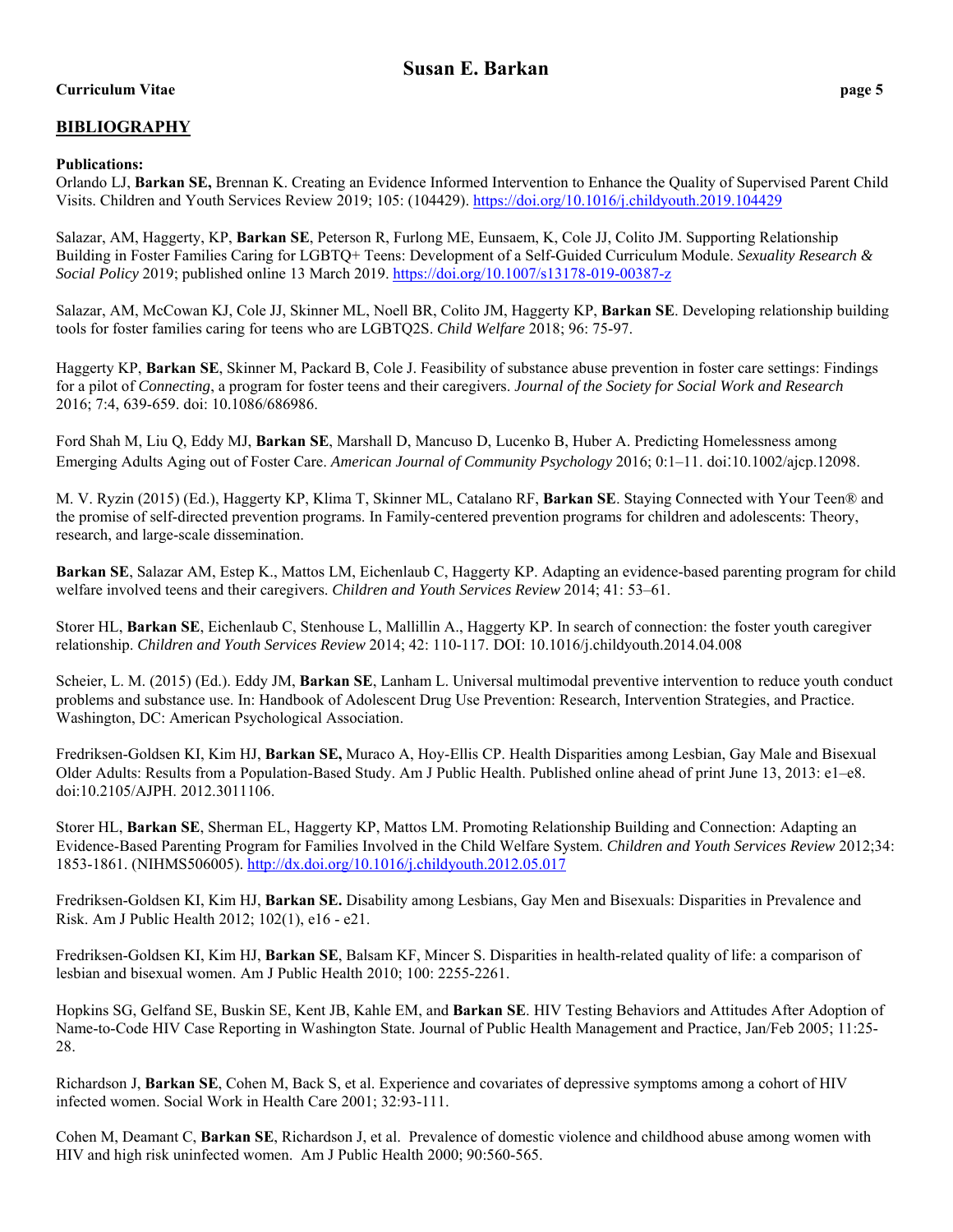# **Curriculum Vitae page 6**

**Barkan SE**, Leonetti AM, Hopkins SG, Duchin JS. Substantial decrease in numbers and rates of AIDS deaths over the last decade. JAIDS 1999;22:312-313.

Wilson T, Riester K, Massad LS, **Barkan SE**, Richardson, J, et al. The sexual, contraceptive, and drug use behaviors of women with HIV and those at high risk for infection: Results from the Women's Interagency HIV Study (WIHS). AIDS 1999;13:591-598.

Greenblatt RM, Bacchetti P, **Barkan SE**, Augenbraun M, Silver S, et al. Lower genital tract infections among HIV-infected women and high-risk uninfected women: Findings of the Women's Interagency HIV Study (WIHS). Sex Trans Dis, 1999;26:143-151.

**Barkan SE**, Melnick SL, Preston-Martin S, Weber K, Kalish LA, et. al. The Women's Interagency HIV Study (WIHS) - Design, methods, sample, cohort characteristics and comparison with reported AIDS cases in U.S. women. Epidemiology 1998;9:117-125.

**Barkan SE**, Gary LT. Woman abuse and pediatrics: Expanding the web of detection. JAMWA 1996; 51: 96-100.

Newberger EH, **Barkan SE**, Lieberman ES, et al. Abuse of pregnant women and adverse birth outcome. Current knowledge and implications for practice. JAMA 1992;267;2370-2372.

Kempe A, Wise PH, **Barkan SE**, Sappenfield WM, et al. Clinical determinants of the racial disparity in very low birth weight. N Engl J Med 1992;327:969-73.

Gortmaker SL, Kempe A, Homer CJ, **Barkan SE**, Sobol AM, Pursley D, Wise PH. Maternal smoking and childhood mortality and morbidity. In: Control of Tobacco-Related Cancers and Other Diseases. International Symposium 1992. Eds. Prakash C. Gupta, James E. Hamner III. P.R. Murti. Oxford University Press, Bombay, 1992.

**Barkan SE**, Bracken MB. Delayed childbearing: no evidence for increased risk of low birth weight and preterm delivery. Am J Epidemiol 1987;125:101-109.

**Barkan SE**, Bracken MB. Delayed childbearing: no evidence for increased risk of low birth weight and preterm delivery. The authors reply (letter) Am J Epidemiol 1988;127:882-883.

## **Abstracts/Presentations (selected):**

**Barkan SE**, Ahn J, Orlando L, Ulrich J, Klinman D, Eddy JM. Creating and Implementing an Evidence Informed Intervention to Enhance the Quality of Supervised Parent-Child Visits. Society for Social Work Research, 2017; New Orleans, LA.

**Barkan SE**, Orlando L, Eddy JM, Klinman. Creating and Implementing an Evidence Informed Intervention to Enhance the Quality of Supervised Parent-Child Visits. Society for Prevention Research, 2016; San Francisco, CA.

Haggerty KP, **Barkan SE**, Skinner ML, Mallillin A. Implementing a Prevention-Based Program with Foster Families: Outcomes from the Connecting Study Society for Prevention Research, 2014; Washington, DC.

Storer HL, **Barkan SE**, Eichenlaub C, Mallillin A, Stenhouse LL, Haggerty KP. "Be a Parent, You Know What I'm Saying. Don't Just be a Foster Parent." Nurturing Positive Foster Youth and Caregiver Relationships. Society for Social Work Research, 2014; San Antonio, TX.

Haggerty KP, **Barkan SE**. Connecting: Adapting an evidence-based parenting program for foster youth and families. Society for Prevention Research, May 31, 2013, San Francisco, CA.

**Barkan SE,** Haggerty KP, Estep K, Mattos LM. Lessons learned from adapting and implementing an evidence-based prevention program in child welfare settings. Society for Research on Child Development, April 18, 2013, Seattle, WA.

**Barkan SE**, Helgren P. Parenting Interventions with Incarcerated and Child Welfare Involved Families: Connecting. Children's Justice Conference, May 2012, Seattle, WA.

Storer HL, **Barkan, SE**, Sherman EL, Haggerty KP, Mattos LM. Promoting Relationship Building and Connection: Adapting an Evidence-Based Parenting Program for Families Involved in the Child Welfare System. Society for Research on Adolescence, March 10, 2012, Vancouver, BC.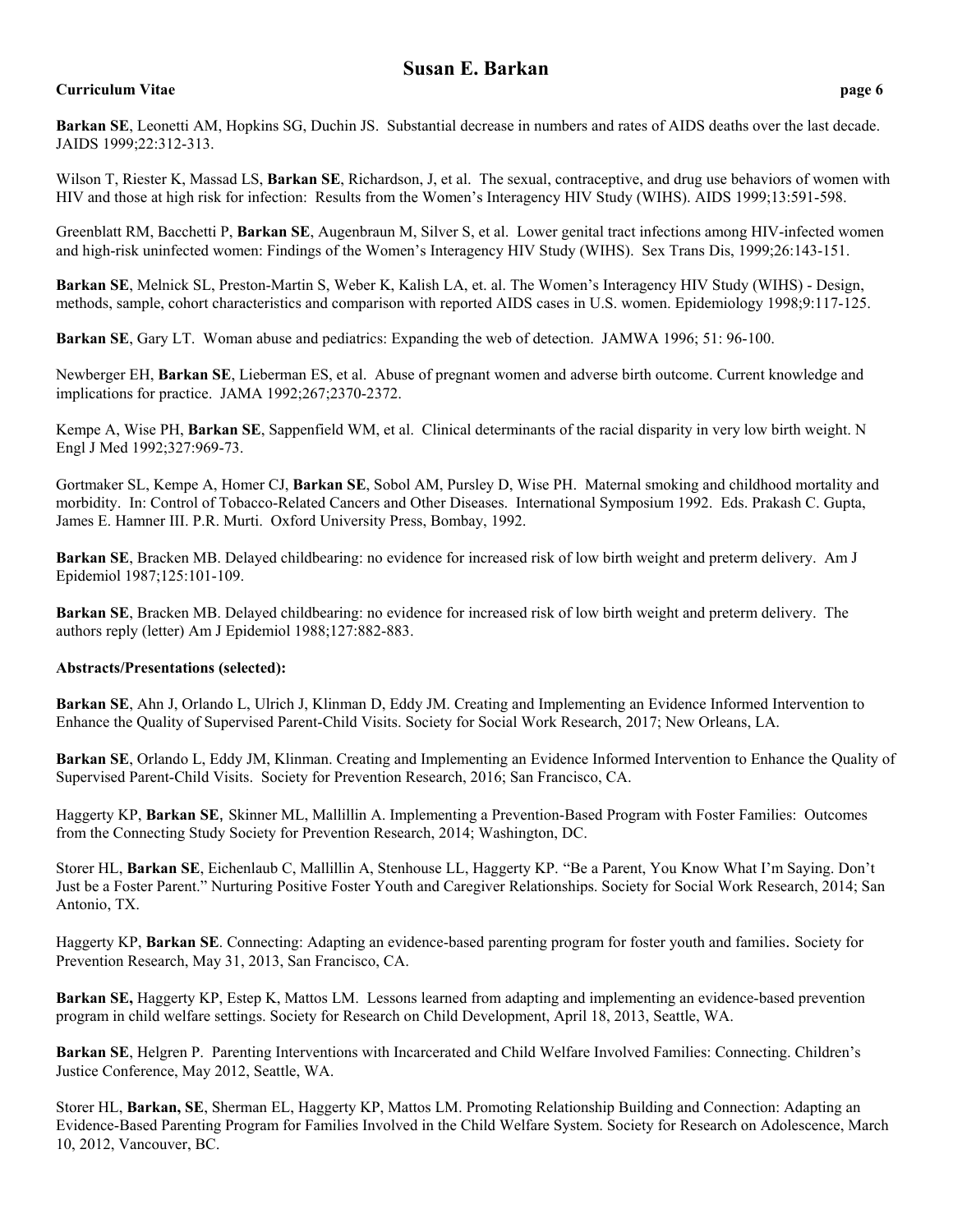# **Curriculum Vitae page 7**

Wong E, **Barkan S**, Castor M, Park A, Rutman SP. Eliminating Disparities in Birth Outcomes of American Indian and Alaska Native Infants. Maternal and Child Health Epidemiology Conference, December 12-14, 2007.

Carlos M, Barkan SE, Dalila M, Mitchell K. Understanding racial disparities in birth outcomes – The King County experience. 12<sup>th</sup> Annual Joint Conference on Health, October 10-12, 2005. Yakima, WA.

**Barkan SE**, Carson K, Carlos M, Dalila M, Henry-Tanner L. Trends and disparities in infant mortality in King County, WA, 1980- 2003. 3rd Western Maternal and Child Health Epidemiology Conference, May 12-13, 2005. Portland, Oregon.

Gaonkar R, **Barkan SE**, Young J, Pfohman R. Understanding why students do not use school-based health centers: a qualitative approach. American Public Health Association 131<sup>st</sup> Annual Meeting, November 16-19, 2003. San Francisco, CA

Leonetti AM, **Barkan SE**, Hopkins SG, Duchin JS, Buskin SE. Causes of death and factors associated with AIDS-related mortality in Seattle-King County, Washington. Seventh Conference on Retroviruses and Opportunistic Infections. January 30 – February 2, 2000. San Francisco, California.

**Barkan SE**, Leonetti AM, Hopkins SG. Declines in AIDS-related mortality and factors associated with recent AIDS deaths in Seattle-King County, Washington. 1999 National HIV Prevention Conference. August 29 – Sept. 2, 1999. Atlanta, Georgia.

Sherrieb K, **Barkan SE**, Kohn N, Foertsch M. Use of focus groups in designing an educational video package for pregnant women and their health care providers on HIV counseling and testing during pregnancy. XI International Conference on AIDS. July 6-12, 1996. Vancouver, British Columbia, Canada.

Palacio H, Kalish LA, **Barkan SE**, et al. Women's Interagency HIV Study - Health care utilization among women with or at risk for human immunodeficiency virus (HIV): effects of children. American Public Health Association 124th Annual Meeting, New York, New York, USA, November, 1996.

Wilson T, **Barkan SE**, Gurtman A, Massad S, et al. The sexual and contraceptive behavior of women infected with HIV. XI International Conference on AIDS. July 6-12, 1996. Vancouver, British Columbia, Canada.

Deamant C, Cohen M, **Barkan SE**, Richardson J, et al. Prevalence of domestic violence and childhood abuse among women with HIV and high risk uninfected women. XI International Conference on AIDS. July 6-12, 1996. Vancouver, British Columbia, Canada.

Richardson J, **Barkan SE**, Cohen M, Back S, et al. Experience and covariates of depression among a cohort of HIV infected women. XI International Conference on AIDS. July 6-12, 1996. Vancouver, British Columbia, Canada.

Becker-Lausen E, **Barkan SE**, Newberger E. Physician ignorance of family violence: Implications for women's health. American Psychological Association. May 11-14, 1994. Washington, D.C.

Berrier J, **Barkan SE**, Melnick S, Greenblatt R, et al. Use of complementary/alternative therapies by HIV positive women: The Women's Interagency HIV Study (WIHS). XI International Conference on AIDS. July 6-12, 1996. Vancouver, British Columbia, Canada.

**Barkan SE**, Melnick SL, Stonis L, et al. The Women's Interagency HIV Study (WIHS) - I. Design, Methods, Sample. XI International Conference on AIDS. July 6-12, 1996. Vancouver, British Columbia, Canada.

**Barkan SE**, Preston-Martin S, Kalish L, Melnick S, et al. The Women's Interagency HIV Study (WIHS)- Characteristics and comparisons with AIDS cases in United States women. XI International Conference on AIDS. July 6-12, 1996. Vancouver, British Columbia, Canada.

**Barkan SE**, Deamant C, Young M, Stonis LF, et al. Sexual identity and behavior among women with female sexual partners: The Women's Interagency HIV Study (WIHS). XI International Conference on AIDS. July 6-12, 1996. Vancouver, British Columbia, Canada.